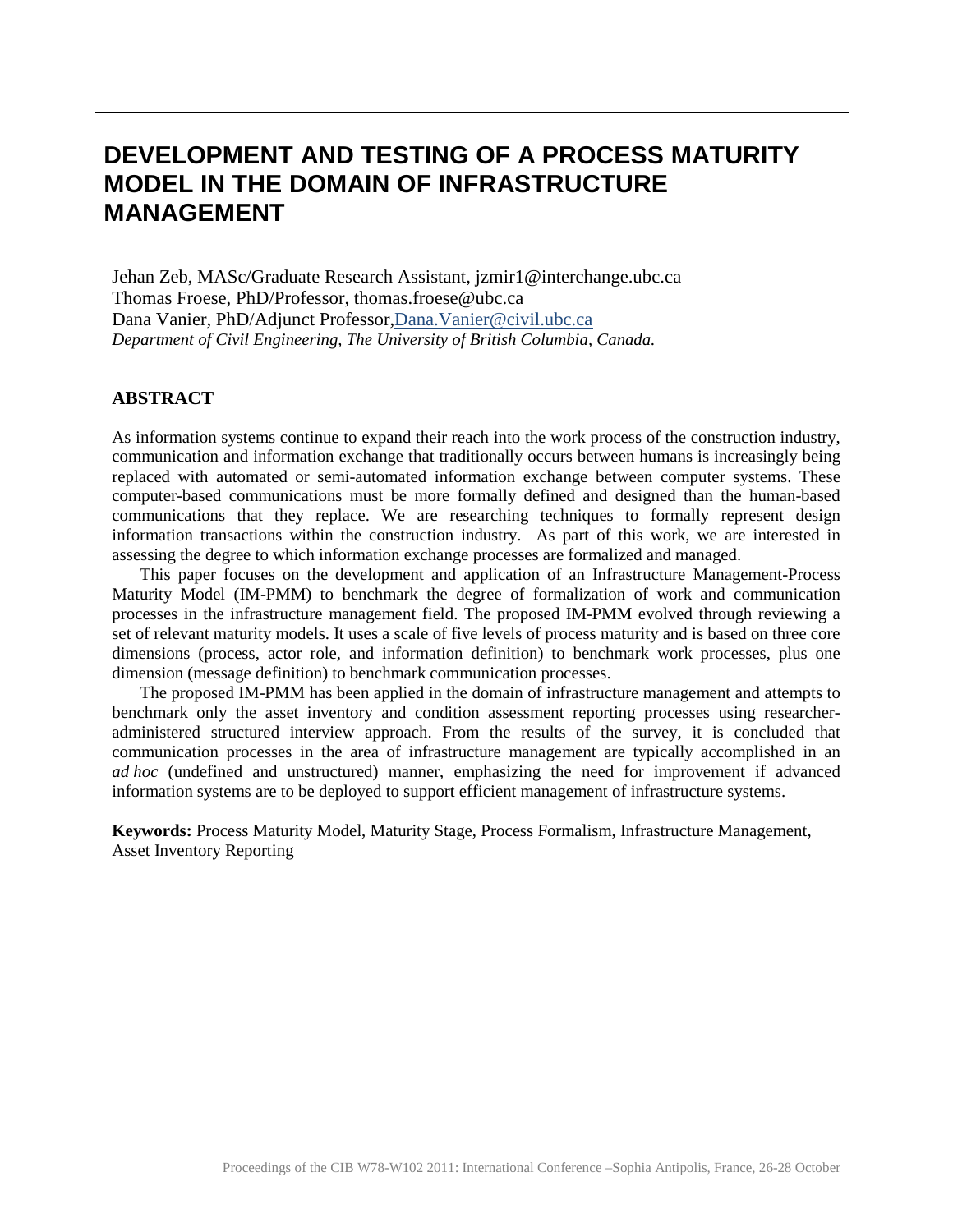# **1. INTRODUCTION**

Efficient management of infrastructure system ensures high quality of services to the society. Management of these systems is a complex task due to its' interdependency on other systems, more stakeholder involvement, and longer time-horizons. We are interested in supporting better infrastructure management practices through improved information systems, focusing on communications and information exchange rather than specific computer applications.

As information systems advance, communications follow a general trend away from informal human-tohuman communications towards computer-to-computer information exchange. In order to efficiently implement computer-to-computer information exchange, these transactions must be more formally described and agreed upon. Our current research goal is to develop a methodology of how to design and improve the processes of information exchange in infrastructure management. The questions are; what are the elements that are required to be defined while designing and improving communication processes for IT based solutions? What constitutes a properly defined and formalized process? How organizations can benchmark the formalism of their work processes? We propose a maturity model approach. According to OPM3 (2003), a maturity model is a structured collection of elements and terms describing attributes of process, product, and organization. Presently, many existing maturity models are assisting organizations to compare and benchmark their processes, products, and organizations, while none of these address the design level maturity of a work or communication process.

This paper describes the development and application of a technique for assessing and benchmarking work processes and communications in current municipal infrastructure management practice in terms of design elements including: process/transaction map definition, information definition, actor role definition, and message definition. The remainder of the paper is divided into five sections: i) review of the available benchmarking techniques; (ii) methodology for the IM-PMM development and application; (iii) development and application of IM-PMM for municipal infrastructure; and (iv) conclusion.

# **2. RELATED WORK IN THE DOMAIN**

Maturity models are used to assess strength and weaknesses of organizations, quantify and benchmark management practices, and specify a continuum of best practices, (Harpham 2006). Maturity models have been in use since 1970 (Gibson and Nolan 1974) and hundreds of maturity models have been developed for information systems (Mettler and Rohner 2009) and other fields (Curtis and Alden 2007). This section reviews some of the relevant applications.

## **2.1 Maturity Models related to Project Management in Construction Industry**

The Portfolio, Program, and Project Management Maturity Model - P3M3 is a five stage discrete maturity model developed by Software Engineering Institute (OGC-APM 2010). It is a framework that guides organizations to establish process improvement initiatives at portfolio, program, and project level.

The Organizational Project Management Maturity Model (OPM3), Version 2 was developed by the Project Management Institute – PMI to help organizations evaluate portfolio, program, and project level processes, (PMI 2003). Based on the project management body of knowledge, the OPM3 guides organizations to introduce best practices towards organizational project management through understanding their project management processes, measure strengths and weaknesses of the processes, and suggest improvements.

The Interactive Capability Maturity Model (ICMM) was developed by National Institute of Building Sciences, (McCuen and Suermann 2007); with the view to assist organizations evaluate their project management practices and processes in term of Building Information Model (BIM) implementation.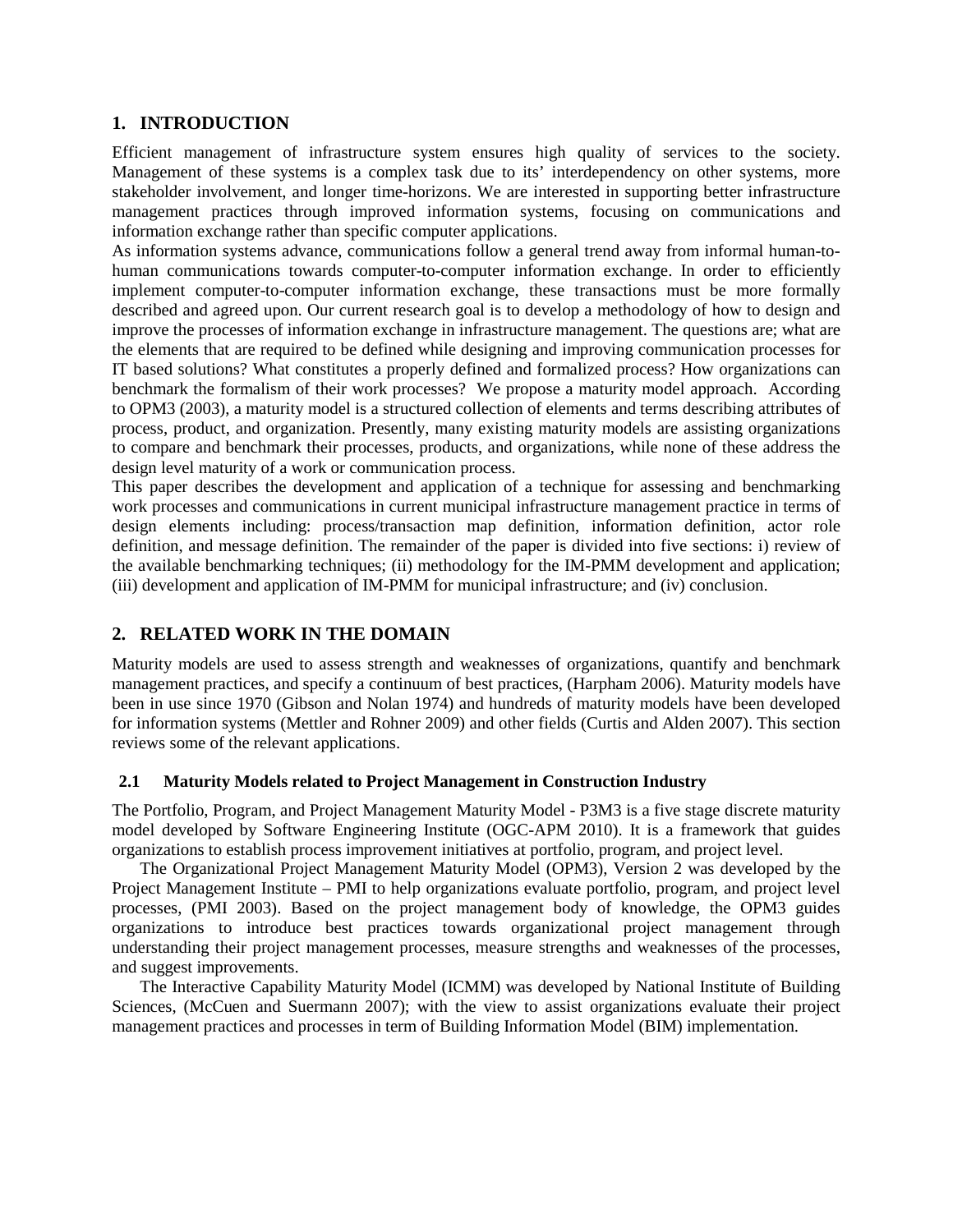#### 2.2 **Maturity Models related to Software Industry**

Capability Maturity Model Integrated (CMMI) Version 1.3 and Federal Aviation Administration - Integrated Capability Maturity Models (FAA-iCMM) are five stage discrete models developed by the Software Engineering Institute (SEI 2010), with a main focus on process improvements. It is a framework of best practices that helps organizations improves their processes through setting process improvement goals; provide guidance on how to achieve quality processes, and benchmark current processes.

#### **2.3 Maturity Models related to Business Development**

The Object Management Group developed the Business Process Maturity Model – BPMM, (OMG 2008). It is roads map that organization to follow to assess the maturity of processes, identify organizational strengths and weaknesses, and guide organizations to improve processes.

Standardized Process Improvement for Construction Enterprises (SPICE) is a five-stage discrete framework (Hutchinson and Finnemore 1999) that helps construction industry evaluate processes, identify strengths and weaknesses of organization, and suggest and prioritize process improvements programs.

All of these maturity models focus on the maturity of the way that work processes are managed. Our interest, however, is not in the operation and management of work processes themselves, but in the process-design aspects used to benchmark work processes and communications in terms of defining the work flow, specifying actors and roles, describing information content, etc. In order to focus on this aspect of process formalism, we developed a five-phased Infrastructure Management Process Maturity Model (IM-PMM) that we applied to benchmark the level of process formalism in terms of specific design elements in the infrastructure management domain.

# **3. METHODOLOGY FOR THE PROCESS MATURITY MODEL DEVELOPMENT AND APPLICATION**

In order to better understand and to benchmark processes in terms of how formalized and structured these processes are; a five-phase approach was used to develop the IM-PMM as shown in Figure 1.



Figure 1: Process Maturity Model Development and Application Approach for IM-PMM.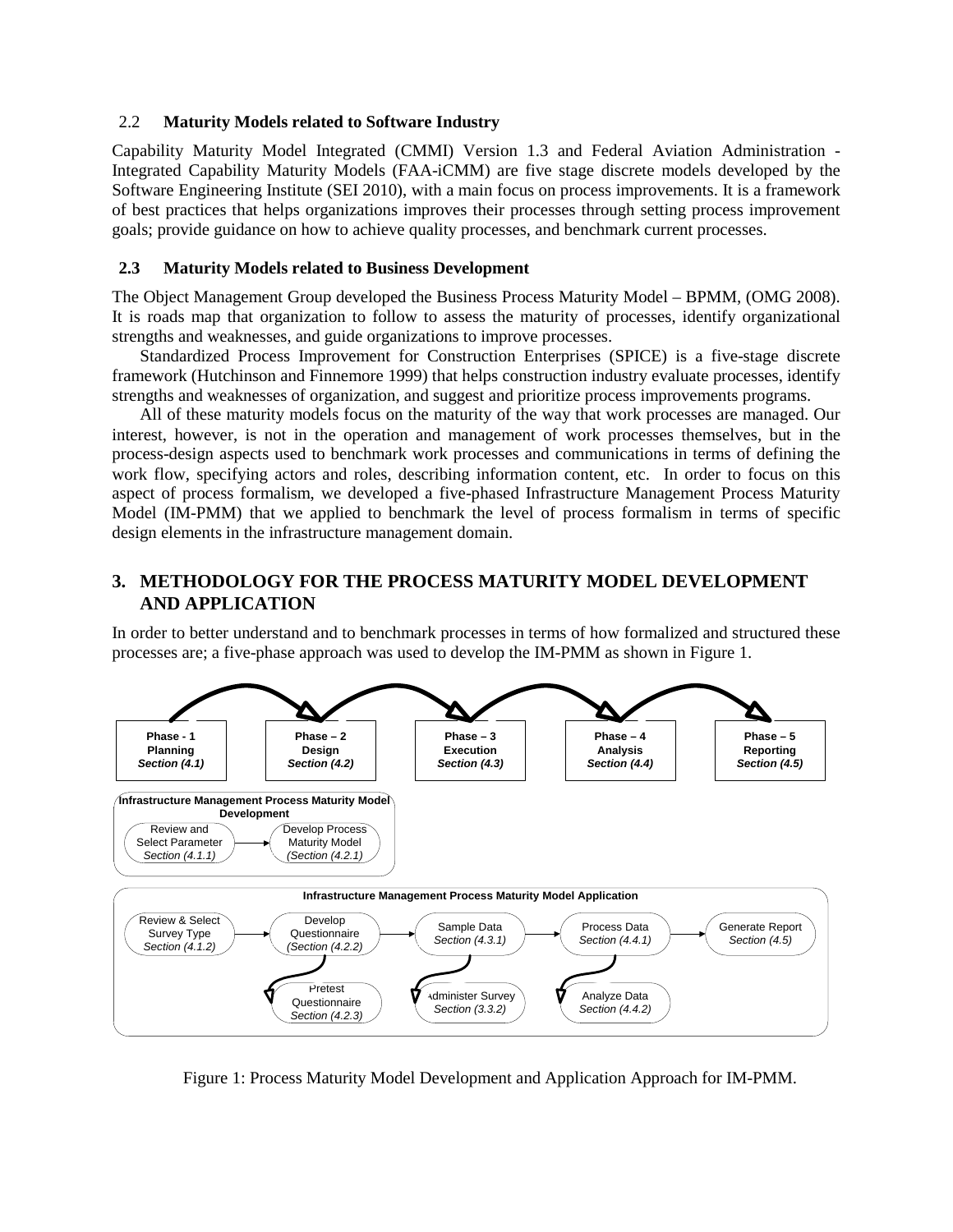The IM-PMM development and application approach used in this research consists of five phases including; planning, design, execution, analysis, and reporting, as explained below in accordance with the sections reflected in the Figure 1. This approach has been used to develop and apply the proposed process maturity model in the domain of infrastructure management.

First, the IM-PMM was developed in the planning and design phases, where diversified maturity models were reviewed, in order to develop a framework for the proposed process maturity model.

Second, the proposed IM-PMM was applied in the area of infrastructure management to benchmark work and communication processes using a five-phase approach. In order to test the proposed model in the field structured interview approach was used following the five phases shown in Figure 1. A group of experts from various municipalities were selected and interviewed, their responses were recorded, and analyzed and important conclusions were drawn.

# **4. INFRASTRUCTURE MANAGEMENT PROCESS MATURITY MODEL (IM-PMM), DEVELOPMENT AND APPLICATION**

The development and application of the proposed process maturity model is described below.

#### 4.1 **Phase 1 – Planning**

In this phase, a set of maturity models were reviewed to identify shortcomings in the existing MMs and to select suitable parameters (Becker and Knackstedt 2009) for the proposed maturity model.

Also, different types of surveys were reviewed from the maturity model application perspective and selected the one that best suit this research work.

#### **4.1.1 Review and Select Parameters – (IM-PMM Development)**

While maturity model approaches often assess the maturity level of a work process as a whole, they can alternatively separate out certain important factors of each process to assess individually. The IM-PMM follows this approach and assessed three different factors associated with the way that work processes have been defined—process and transaction map definition, information definition, and actor/role definition—along with a forth factor for communications—message definition. These factors are explained in the following sections.

#### i. **Process and Transaction Map Definition**

Process is defined as a function or sequence of functions that are necessary to transform a business object (Green and Rosemann 1999). Process includes a set of activities that are undertaken to accomplish an objective over a period of time. Process map definition refers to identifying and sequencing the set of activities (IDM 2007), and in case of the communication process, it is termed as the transaction map defined as a sequenced set of solo or atomic transactions in a bilateral or multilateral collaboration.

#### ii. **Actor role Definition**

Actors, either individual or organization, play certain roles in a given context, which is defined as "a set of connected behavior and attributes as conceptualized by actors in a given social position" (Zhang and El-Diraby 2009). These behaviours and attributes of role changes significantly with circumstance and the responsibility they accomplish in a specific context, (VISI 2007). Actor role definition refers to identification of respective role(s) actors play in a given context or process. Actors play two types of roles; the stakeholder roles which actor play by virtue of their position in a specific context or process; and transaction role which actors play in completing a transaction, (e.g., sender or receiver role).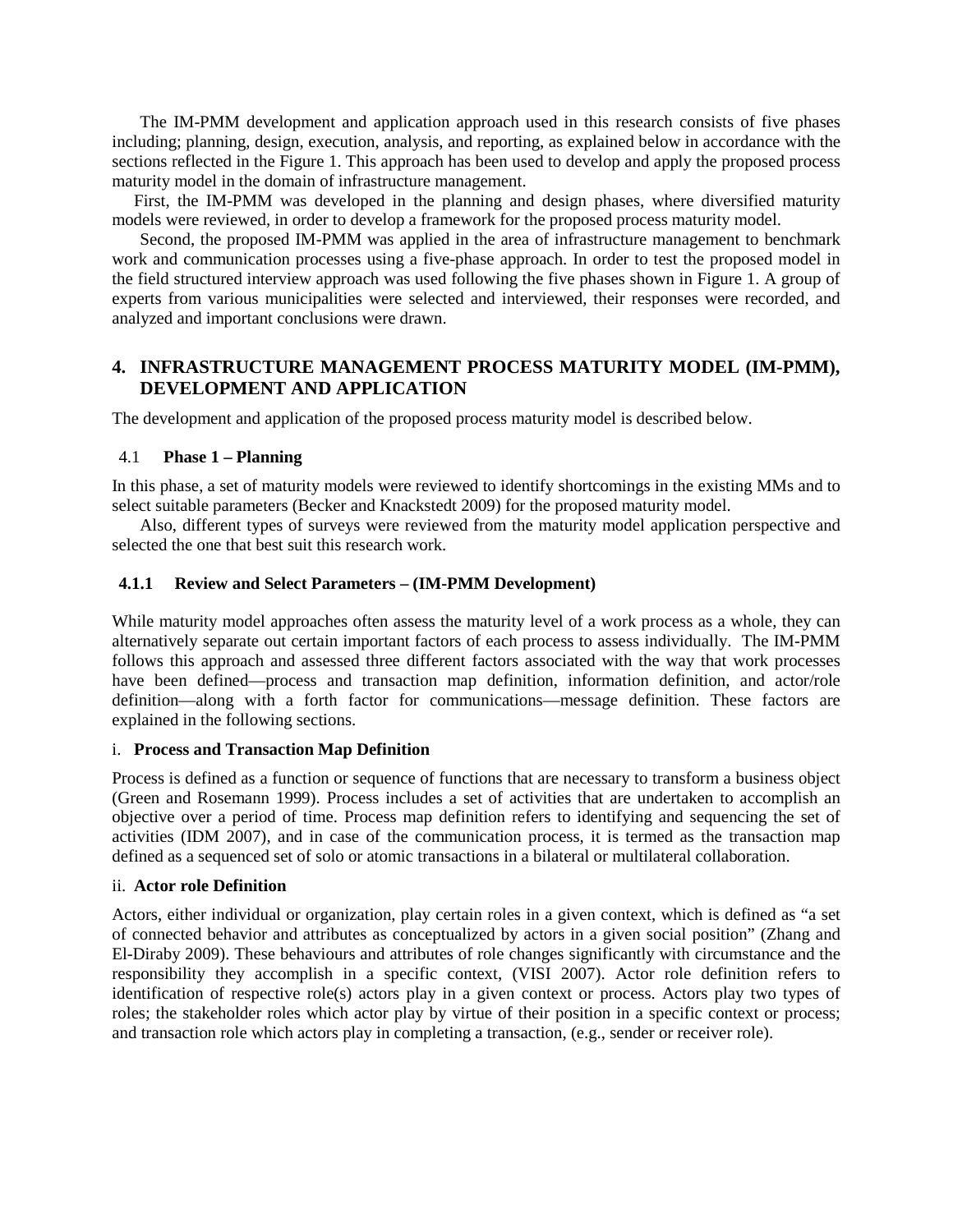#### iii. **Information Definition**

Information is defined as "data referenced and utilized during the process of creating and sustaining the built environment" (OCCS 2006). Information is data (refers to a series of atomic and disconnected facts, statement of event or observation) that is processed, analyzed and co-related to a context to make it useful for the user. Information definition focuses on identifying and defining the exchange requirements the actor roles need in a given process (IDM 2007). In simple words, it is the information that actor roles require to exchange to accomplish a work or communication process successfully.

## **iv. Message Definition**

Message refers to the information formulated in tangible (written) and intangible (verbal and non-verbal) forms that is exchanged between collaborating partners. Non-verbal message is beyond the scope of this research work. Message definition focuses on defining the structure and format of the message in terms of information content and information context. Information content is the core information that needs to be exchanged in a communication process whereas information context represents the meta information about the message, (e.g. the name, actor and other contact information). Information in a message can be structured according to some degree of formality resulting in formulation of a fully-structured, semistructured and un-structured message.

# 4.1.2 **Review and Select Survey Type – (IM-PMM Application)**

In this phase, different types of survey methods were reviewed and a researcher-administered face-to-face interview method was selected due to "the flexibility to react to the respondent's situation, probe for more details, seek more reflective replies and ask questions which are complex or personally intrusive" (Glastonbury and MacKean 1991). Moreover, according to Lindlof and Taylor (2002), structured interviews is the best suited for focus group studies.

## 4.2 **Phase 2 – Design**

From the development perspective, the design phase focused on the design and formulation of the proposed IM-PMM, whereas from application perspective, the design phase focused on the design and testing of the questionnaire used during the face-to-face interview survey.

## 4.2.1 **Develop Process Maturity Model – (IM-PMM Development)**

Based on the requirements and parameters identified in the planning phase, a process maturity model was developed, as shown in Figure 2 in a tabular format representing maturity stages along the horizontal axis and elements along the vertical. As noted earlier, the process maturity model developed consists of five stages (Infancy, Preliminary, Reactive, Proactive, and Integrated) and three core elements (Process/Transaction Map, Actor role, and Information Definition) to benchmark work processes. One additional element (Message Definition) was included to benchmark communication processes or transactions. Therefore, four elements have been identified and defined in the planning stage of the IM-PMM development. Definitions of the five stages in terms of elements are described below.

**i. Infancy Stage** – It is the very early stage of maturity where individuals in an organization don't know about the process/transaction map definition, actor role definition, information definition and message definition.

**ii. Preliminary Stage – Awareness** - Everyone in the organization is aware of the elements required for process formalism, but they don't practice design of work and communication processes based on process/transaction map, actor role, information, and message elements.

**iii. Reactive Stage – Process Definition -** Participants are aware of the basic elements required for the design of process formalism and they use these elements (process/transaction map, actor role,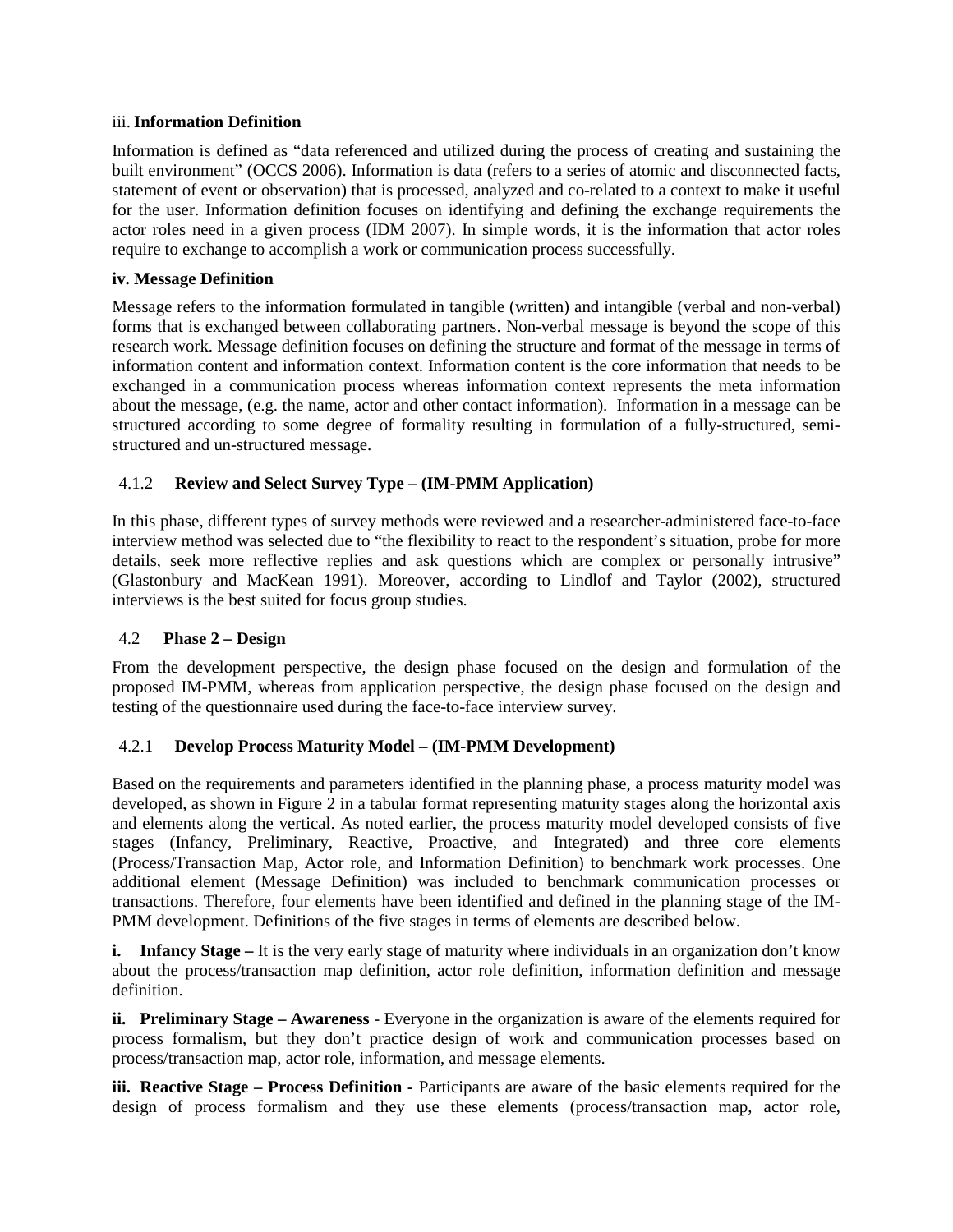information, and message definition), while designing their work and communication processes but on ad hoc basis. Process definitions are situation specific and dynamic as it changes frequently with time and context and no record of the defined elements are maintained that can be used in future.

**iv. Proactive Stage – Process Standardization -** All elements including; process/transaction map, actor role, information, and message are formally defined and documented and it is used repeatedly in future as standardized processes.

**v. Integrated Stage – Process Management -** Processes are actively managed against the standardized process definitions, including; process map, actor role, information, and message definition, and continuously monitored for improvements.



Figure 2: Process Maturity Model.

## 4.2.2 **Develop Questionnaire – (IM-PMM Application)**

For the survey, a structured questionnaire was developed incorporating only closed open-ended questions. It has 8 sections grouped into three parts:

Part A – covers questions relating to general profile information of respondent, municipality, engineering department, and asset infrastructure systems, (1 Section).

Part B – benchmark IT use and test the IM-PMM maturity model in the domain of Infrastructure Management (4 Sections). Out of the four sections, section 2 lists the infrastructure information systems; section 3 and 4 identify and benchmark asset information communication processes respectively using IM-PMM; and section 5 benchmarks interoperability of infrastructure information systems.

Part C – examines a methodology developed as part of this research work (3 Sections). Out of the three sections, section 6 identify requirements for the development of the methodology; section 7 identify and define communication process with experts; and section 8 evaluate the methodology.

The Part A of the questionnaire was web-based and participants were requested to respond electronically using web services, whereas responses of questions in Part B and Part C of the questionnaire were collected during face-to-face interviews with experts. The benchmarking of IT use and process formalism methodology examination is beyond the scope of this paper.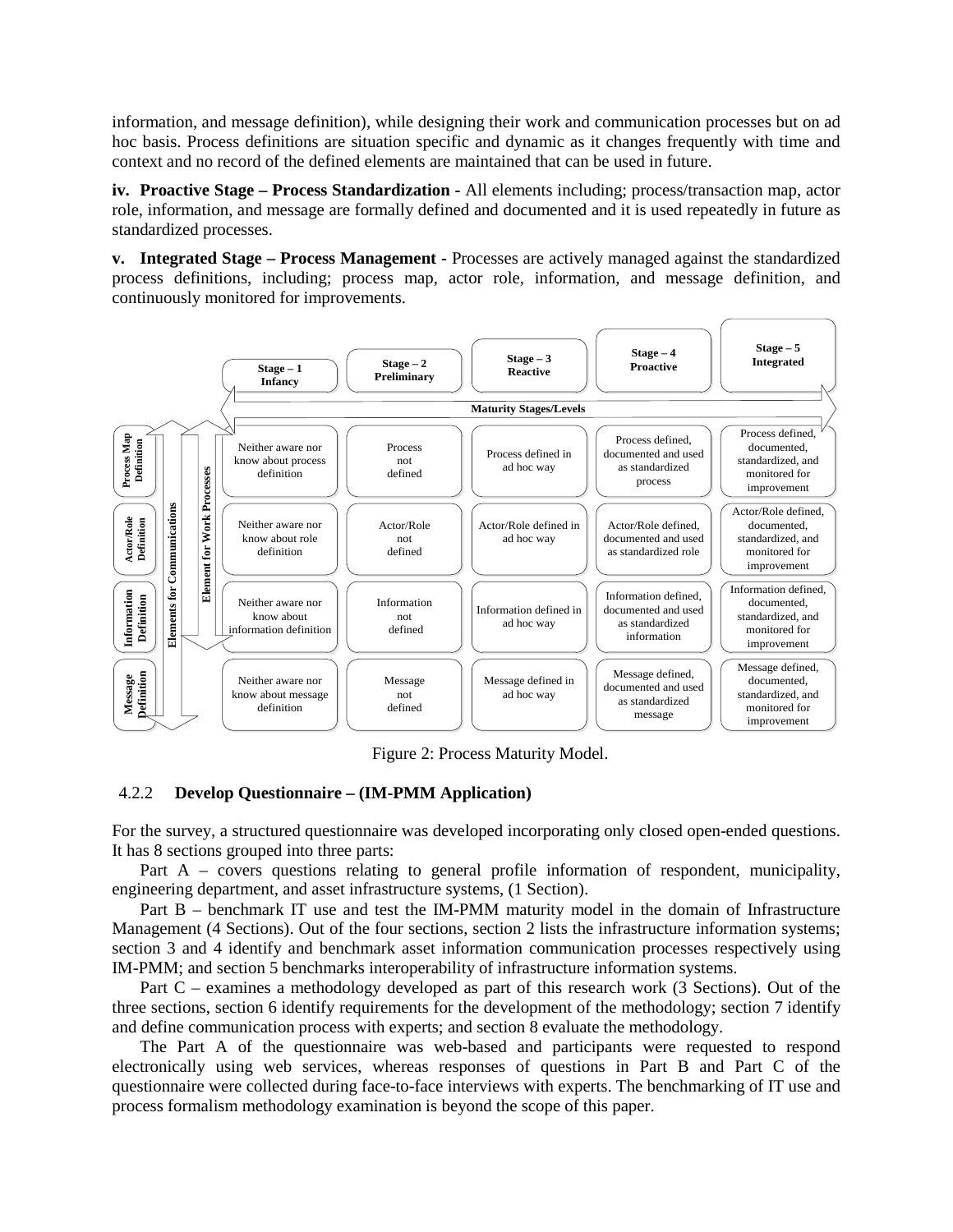# 4.2.3 **Pre-test Questionnaire – (IM-PMM Application)**

To identify strengths and weaknesses of the questionnaire pretesting was performed in two stages; alpha testing was done in academic environment, shortcoming identified and incorporated before the start of the beta testing where questionnaire was tested again through industry experts. Their comments were incorporated as a second revision to the questionnaire.

# 4.3 **Phase 3 – Execution**

Actual survey in field was conducted in this phase. Core steps included; sample and administer survey.

# 4.3.1 **Sample Data - (IM-PMM Application)**

Samples were selected from each of the four different types of municipalities; city, district, town, and village using stratified random sampling approach and a sampling size of five was determined from each type at 95% confidence level and 40% confidence interval. Later, town and village municipalities were dropped due to non- response. Accordingly, survey was sent to 46 out of a total of 160 (29 percent) municipalities in the Province of British Columbia. Details of the survey data is shown in Table 1.

| <b>Type of Municipality</b>                                  | <b>Total No.</b><br>of Municipalities | Sample<br><b>Size</b> | Percentage<br>Sample | No. of<br><b>Municipalities</b><br><b>Contacted</b> | No. of<br><b>Municipalities</b><br><b>Responded</b> | No. of<br>Personnel<br><b>Contacted</b> | Percentage<br><b>Response</b> |
|--------------------------------------------------------------|---------------------------------------|-----------------------|----------------------|-----------------------------------------------------|-----------------------------------------------------|-----------------------------------------|-------------------------------|
| $DM(Area > 800$ Hectare and<br>Pop Density $<$ 5 pop/Hectare | 50                                    | 5                     | 10                   | 18                                                  |                                                     | 45                                      | 22                            |
| $CM$ (Population $> 5000$ )                                  | 51                                    | 5                     | 10                   | 15                                                  | 8                                                   | 51                                      | 53                            |
| TM (Population $\geq 2500 \leq 5000$ )                       | 17                                    | 5                     | 29                   | 8                                                   | 0                                                   | 12                                      | 0                             |
| $VM$ (Population $<$ 2500)                                   | 42                                    | 5                     | 12                   | 5                                                   | $\bf{0}$                                            | 6                                       | 0                             |
| <b>Total</b>                                                 | 160                                   | 20                    |                      | 46                                                  | 12                                                  | 114                                     | 26                            |

# 4.3.2 **Administer Survey - (IM-PMM Application)**

This step relates to the management, and administration of the survey. Considerable administration was required to select the appropriate municipality and individual(s) working in the water/wastewater and transportation departments of the municipality.

## 4.4 **Phase 4 – Analysis**

In this phase the raw survey data was processed and analyzed, discussions on the results of the processed data were made amongst the team members, and conclusions are drawn.

# 4.4.1 **Process Data – (IM-PMM Application)**

This step included sorting, organizing, storing, merging and computing the data. In the step, the raw survey data was transformed into useful information, as represented through tables and graphics/charts.

# 4.4.2 **Analyze Data – (IM-PMM Application)**

The proposed IM-PMM was applied to various communication processes in the domain of infrastructure management. During the survey, specific communications carried out between various infrastructure organizations were identified using the IM-PMM, which were grouped into two general categories; *Asset Inventory Reporting* – provision of reports reflecting the type, quantity, cost, and location of infrastructure asset; and *Asset Condition Reporting* – provision of reports detailing the current condition and remaining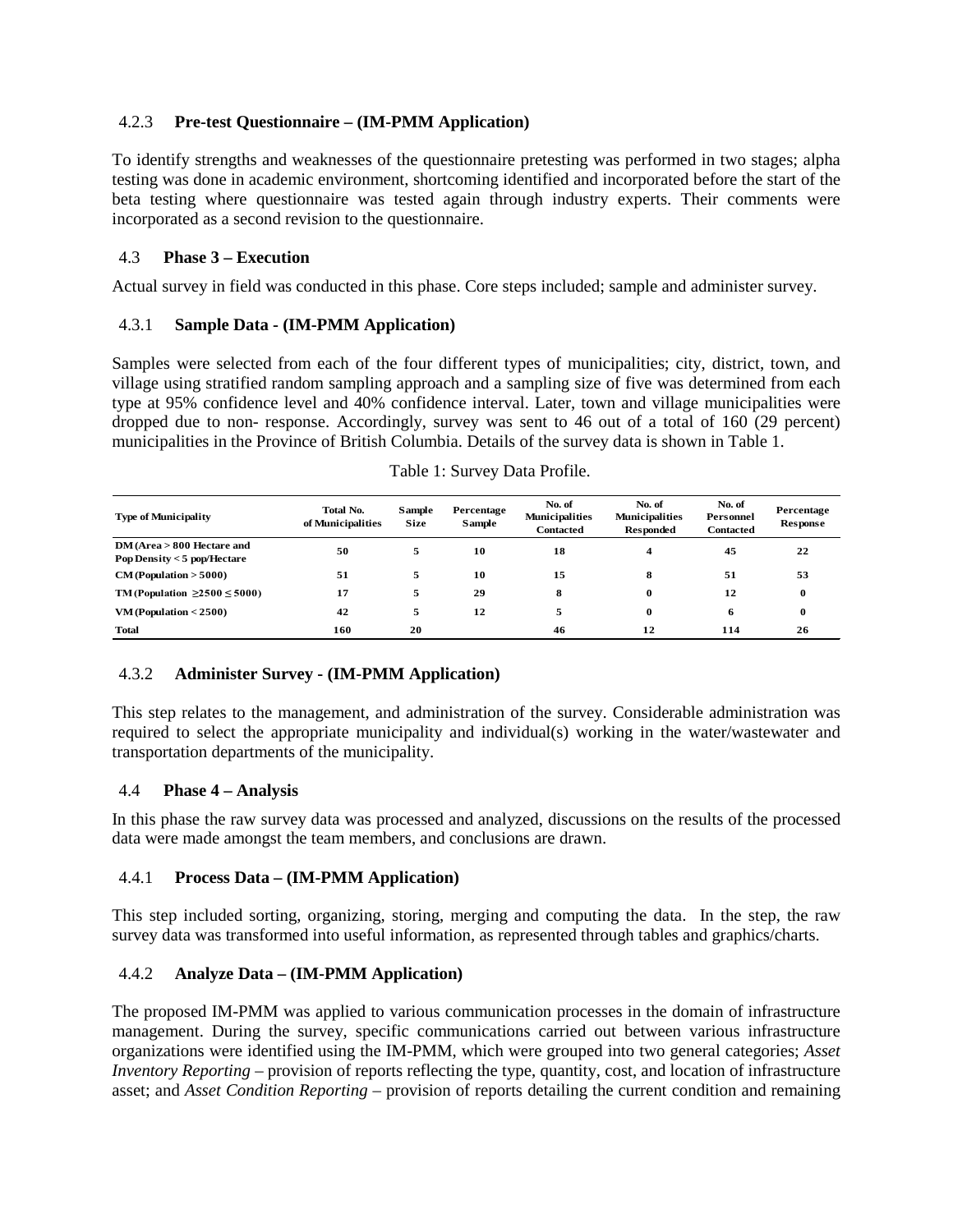life of the infrastructure assets. Typical roles like asset managers, works managers, project managers, infrastructure technologist manage this information using various infrastructure information systems and also responsible for the efficient exchange and reporting of this data. Based on the parameters of the proposed IM-PMM model, data was collected, processed, and analyzed as described below.

## **4.4.2.1Benchmarking of Asset Inventory and Asset Condition Assessment Reporting Processes**

Results of the data collected is shown in Figure 3, with x-axis represents the four elements including; (a) Process, (b) Actor role, (c) Information, and (d) Message Definition; each of which is further divided into five maturity stages, y-axis identifies the responses in terms of the number of reporting processes, and zaxis represents Asset Inventory and Asset Condition Assessment reporting process. To compare the relative maturity of processes and Elements, average maturity levels were calculated as described below.



Figure 3: Benchmarking results showing the asset inventory and condition assessment reporting processes studied, the elements evaluated, and the number of instances found for each maturity stage.

## **i. Maturity Level of Asset Inventory and Condition Assessment Reporting Processes**

Typical maturity levels of both processes were calculated with zero samples (0%) was assessed at maturity level 1, infancy, where participants are not aware of the four elements including; process/transaction map, actor role, information, and message definition. Few of the samples (8%) were assessed at maturity level 2, preliminary, where participants have awareness about these four elements but don't practice it. The most common maturity level (65%) observed was level 3, reactive, where participants use ad hoc ways to define these elements. Around a quarter samples (21%) reported to be in level 4, proactive, where participants standardize process, actor role, information, and message definitions. Few samples (5%) were found to be at higher maturity level 5, integrated, where participants standardize these four elements and monitor it for continuous improvement. This distribution gives an overall average maturity level of 3.24, indicating that practitioners are aware of the main elements of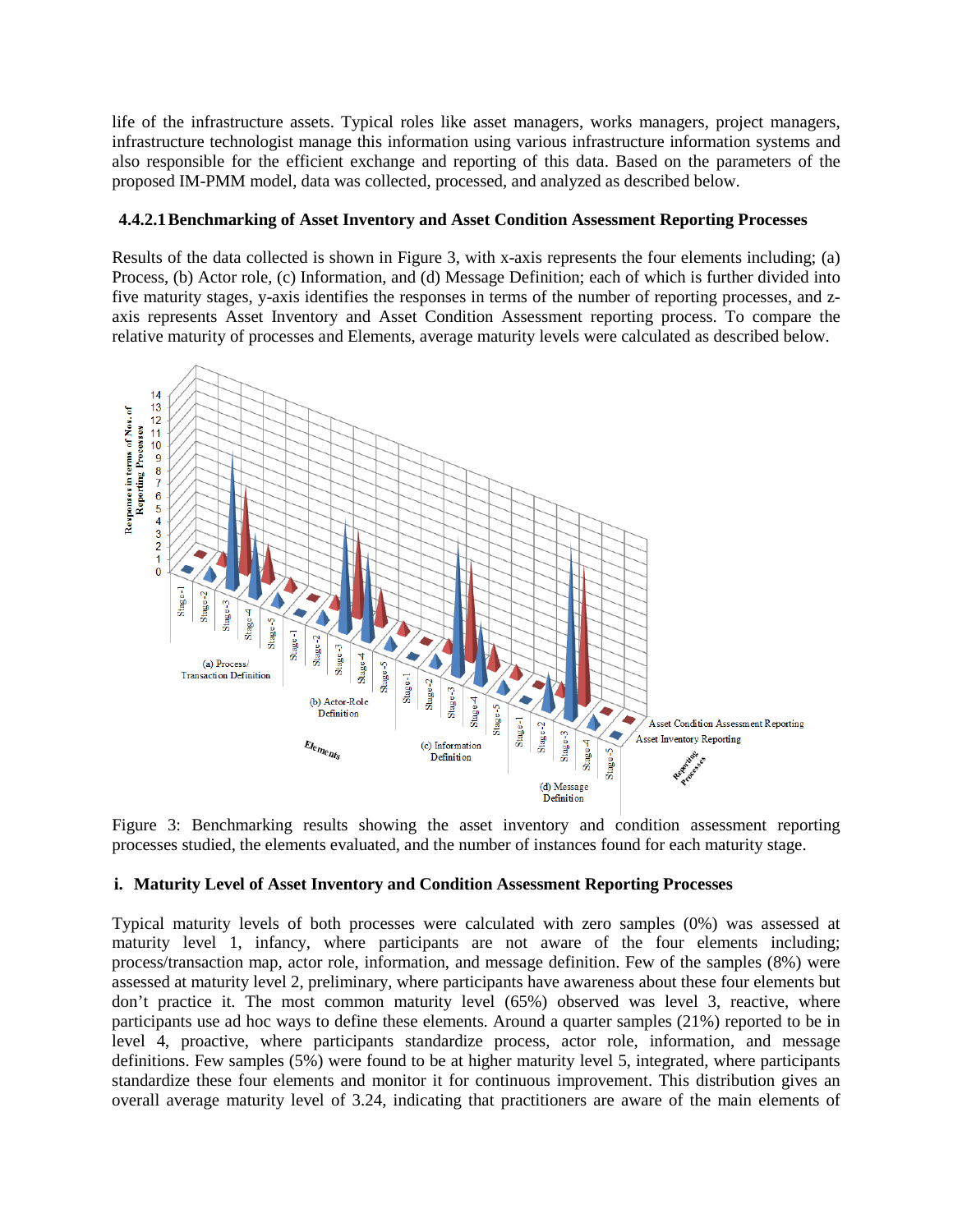process formalism while also using these elements to define processes but that these process definitions are most commonly ad hoc, and rarely being standardized and monitored for continuous improvement.

## **ii. Comparison of Asset Inventory and Condition Assessment Reporting Processes**

Although there was no significant difference found between the average maturity level of 3.29 and 3.19 assessed for asset inventory and condition assessment reporting respectively, with the higher value indicative of the fact that most of the municipalities are involved in the exchange of the asset inventory information rather than asset condition assessment information. Possible reasons may include the Canadian legislation related to the implementation of Public Sector Accounting Board Standard - PSAB 3150, requiring municipalities to report their tangible capital asset information annually in a consistent manner. Second, the asset condition assessment information are often contracted out to consultants so municipalities may have less direct involvement in these processes in terms of collection, storage, and exchange of condition assessment information.

#### **Comparison of Different Elements**

It has been observed that the three elements including; transaction map, actor-role, and information definition have yielded similar results with an average maturity level of 3.35, whereas the message definition was found to be 13% lower with an average maturity level of 2.92, representing that message format specification is not a widespread industry practice. The reason can be current practice of humanto-human communications where message are interpreted by humans rather than computers.

#### **iv. Overall Interpretation of Results**

Overall results of the survey shows that presently infrastructure organizations are engaged in defining communication process but that it is done on ad hoc basis in most of the organization. Process standardization and its' continuous improvement is minimal. Certain organizations were assessed at a higher maturity level indicated that higher level of formalization is possible when organizational environment is conducive, (e.g., management support, trained staff, availability of latest IT technologies).

These findings indicate that the industry currently does not practice the higher degree of process formalization, which is required if these communications are to be implemented in advanced computer based information systems. We claim that higher level of process formalization is required in order to support deployment of more advanced communication information systems. Moreover, we have not collected evidence to support an assertion, we hypothesize that higher level of process formalization would also lead to better management practices and better outcome of our infrastructure systems.

## 4.5 **Phase 5 – Reporting**

A final report was compiled and made public through reporting to concerned authorities and publication.

# 5. **CONCLUSION**

For efficient management of infrastructure systems, more advanced communication information system are required to be implemented. In order to support such deployment, works and communication processes are to be formalized to a higher degree of formalism. In order to assess the maturity and to the benchmark the degree to which these processes are formalized, an Infrastructure Management Process Maturity Model (IM-PMM) has been developed to assist organizations position themselves on the process maturity continuum. The IM-PMM developed as part of this research work has five maturity stages along three elements (process/transaction map definition, actor role definition, and information definition) to benchmark work processes; whereas one element (message definition) has been added to benchmark